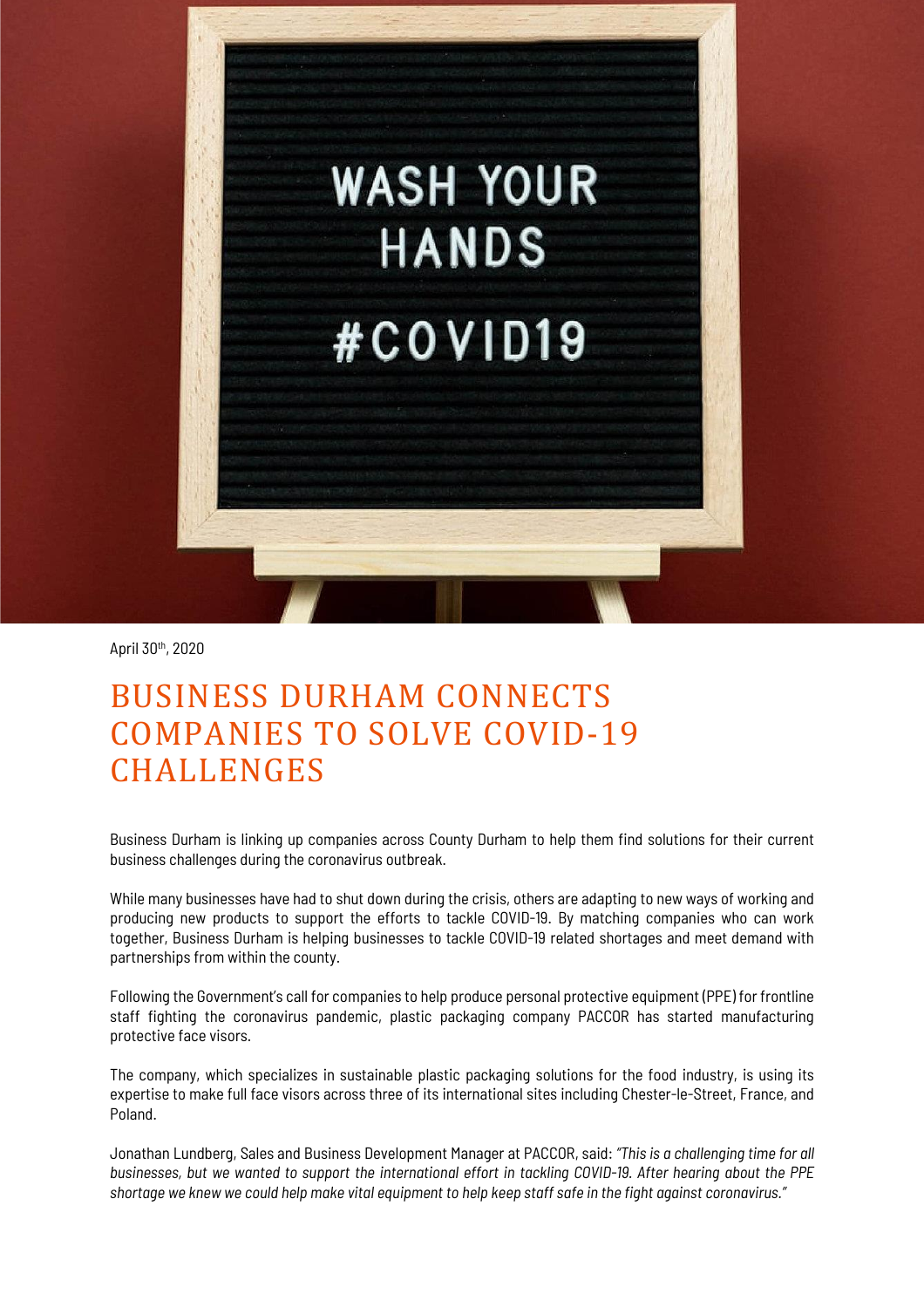*"We have the in-house design capabilities, technical knowledge, resources, and manufacturing skills to produce* protective visors on a wide scale. Initially, we planned to supply staff within the food industry but soon realized there *was a much wider demand particularly for care homes and the NHS."*

*"We started manufacturing the visors two weeks ago and have already produced 60,000. If demand for PPE continues we hope to be able to scale up production and manufacture 20,000 visors a day."*

"As part of this we want to be able to support local care homes, care providers, and hospitals and have made a couple *of charitable donations. Business Durham helped us connect with Supportive and Premier Community Care and we are delighted to be able to help them keep their staff, volunteers, and patients safe."*

Business Durham, the economic development arm of Durham County Council, were aware of companies who needed to urgently source PPE for their staff and approached PACCOR about introducing them.

Supportive, a registered charity, which provides domiciliary care and volunteer transport in the community from their base in Ferryhill, welcomed the introduction as it had been having difficulty sourcing PPE for their care staff and volunteer drivers for their patient transport scheme.

Following the introduction, PACCOR agreed to provide Supportive with 100 protective visors free of charge for them to trial with their staff and volunteers. The visors were made and supplied within a couple of days.

John Davison, Chief Executive of Supportive, said: "Like many organizations across County Durham and the UK we are feeling the impact of COVID-19. However, we are determined to continue providing our quality care and patient transport service thanks to the dedication and hard work of our staff and volunteers."

"Their safety is our top priority and we have been working tirelessly to source PPE from various organizations. We were delighted to be introduced to PACCOR through Business Durham as to find a local business who can supply protective visors, which give our staff added protection has been fantastic. It is incredibly generous of PACCOR to offer us the visors free of charge and to turn them around so quickly has been a massive help, we cannot thank them *enough."*

Supportive is hoping to continue using PACCOR as a PPE supplier aswell as otherlocal business in County Durham.

Sarah Slaven, Interim Managing Director of Business Durham, said: *"During this unprecedented time we are continually offering support and advice to businesses in County Durham to help them survive the coronavirus outbreak."*

*"Our Business Engagement team has been proactively seeking out collaborative opportunities for businesses who* are facing certain challenges due to COVID-19 and it is fantastic to see PACCOR and Supportive working together to *protect frontline staff."*

*"Collaborations like this demonstrate how businesses are evolving during the crisis and how they are showing* resilience and adaptability to survive and indeed thrive. We need to continue supporting companies over the coming *months to ensure we protect our communities and workforce in County Durham."*

Cllr Carl Marshall, Durham County Council's cabinet member for economic regeneration, said*: "It is fantastic that* Business Durham has been able to bring together enterprises in a collaborative effort to support one another during *the coronavirus outbreak."*

"Finding solutions to the challenges that have been brought to light during this difficult time is crucial in helping to ensure our businesses in County Durham thrive. I highly commend the resilience shown by everyone as we continue *to provide support during and beyond this pandemic."*

Advice for businesses and employees in County Durham can be found at www.durham.gov.uk and at <http://www.businessdurham.co.uk/covid19>